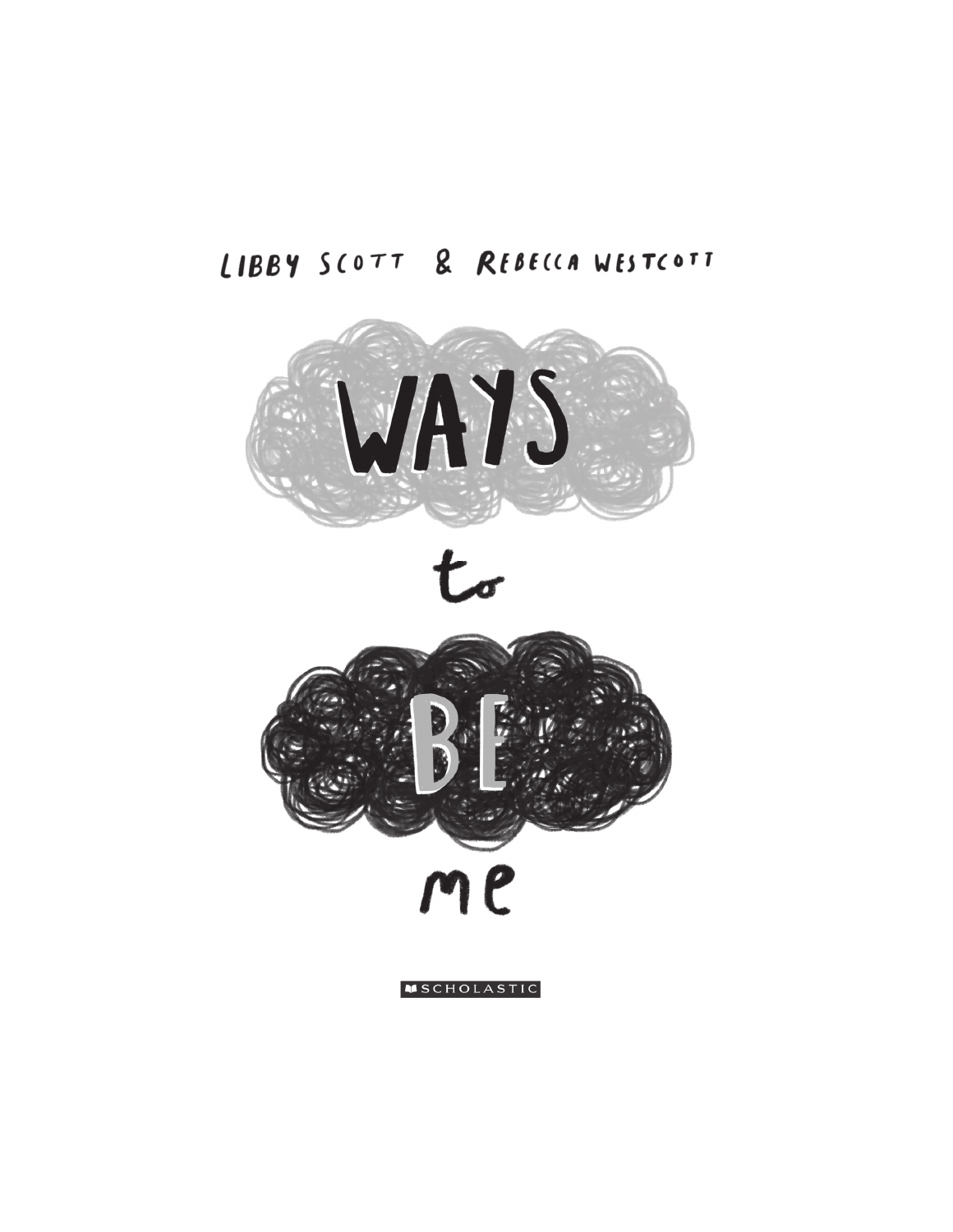Published in the UK by Scholastic, 2021 Euston House, 24 Eversholt Street, London, NW1 1DB Scholastic Ireland, 89E Lagan Road, Dublin Industrial Estate, Glasnevin, Dublin, D11 HP5F

SCHOLASTIC and associated logos are trademarks and/or registered trademarks of Scholastic Inc.

Text © Libby Scott and Rebecca Westcott, 2021 Cover lettering by Aaron Cushley, 2021

The rights of Libby Scott and Rebecca Westcott to be identified as the authors of this work have been asserted by them under the Copyright, Designs and Patents Act 1988.

ISBN 978 0702 30835 2

A CIP catalogue record for this book is available from the British Library.

All rights reserved.

This book is sold subject to the condition that it shall not, by way of trade or otherwise, be lent, hired out or otherwise circulated in any form of binding or cover other than that in which it is published. No part of this publication may be reproduced, stored in a retrieval system, or transmitted in any form or by any other means (electronic, mechanical, photocopying, recording or otherwise) without prior written permission of Scholastic Limited.

> Printed by CPI Group (UK) Ltd, Croydon, CR0 4YY Paper made from wood grown in sustainable forests and other controlled sources.

#### 1 3 5 7 9 10 8 6 4 2

This is a work of fiction. Names, characters, places, incidents and dialogues are products of the author's imagination or are used fictitiously. Any resemblance to actual people, living or dead, events or locales is entirely coincidental.

www.scholastic.co.uk

\*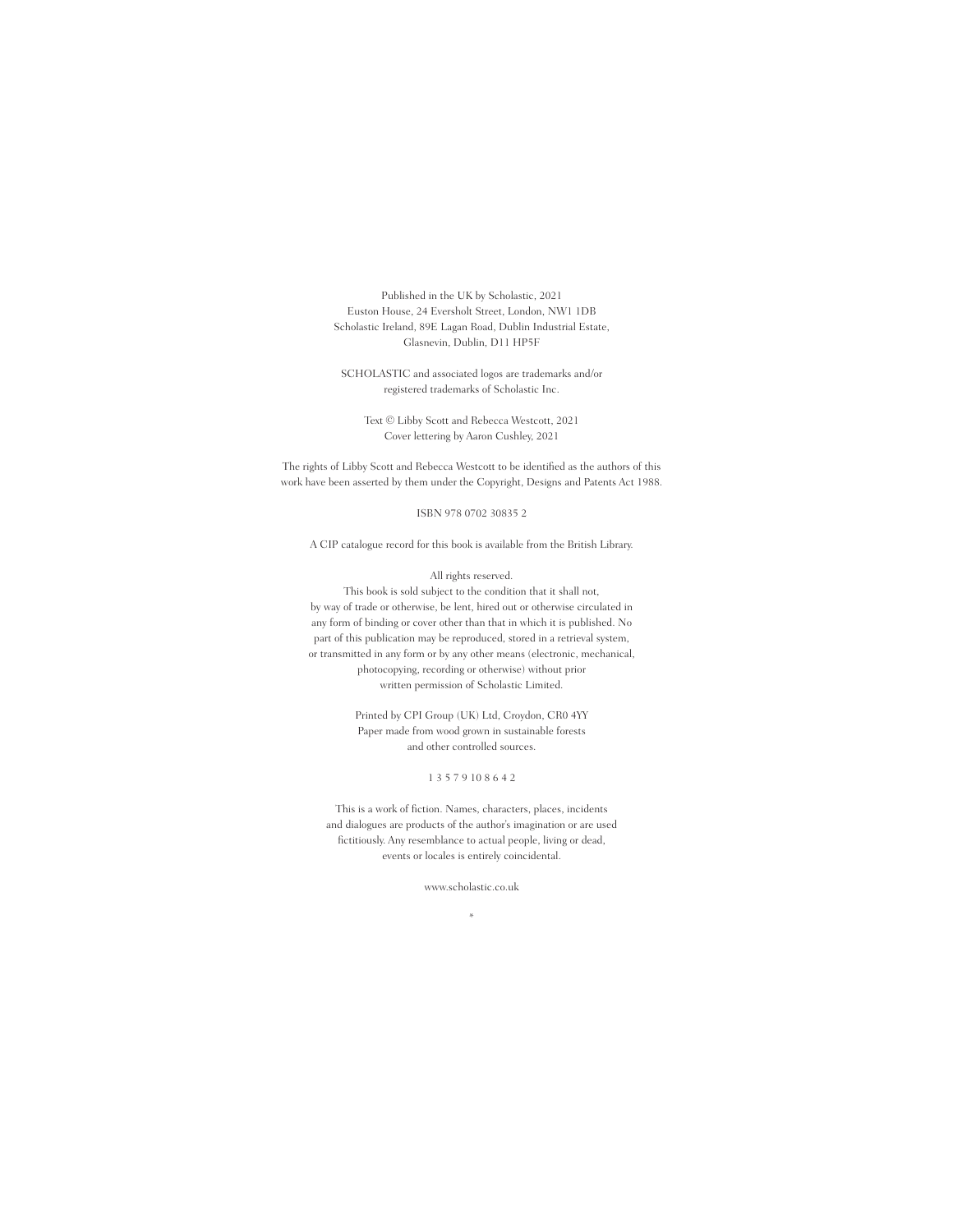*To Marnie and Frankie, thank you for letting me be your big sister.*

*To Louie, who unlocked the love I never thought I could feel again for another dog.*

*Libby*

*For everyone doing their best to figure out who they are. Rebecca*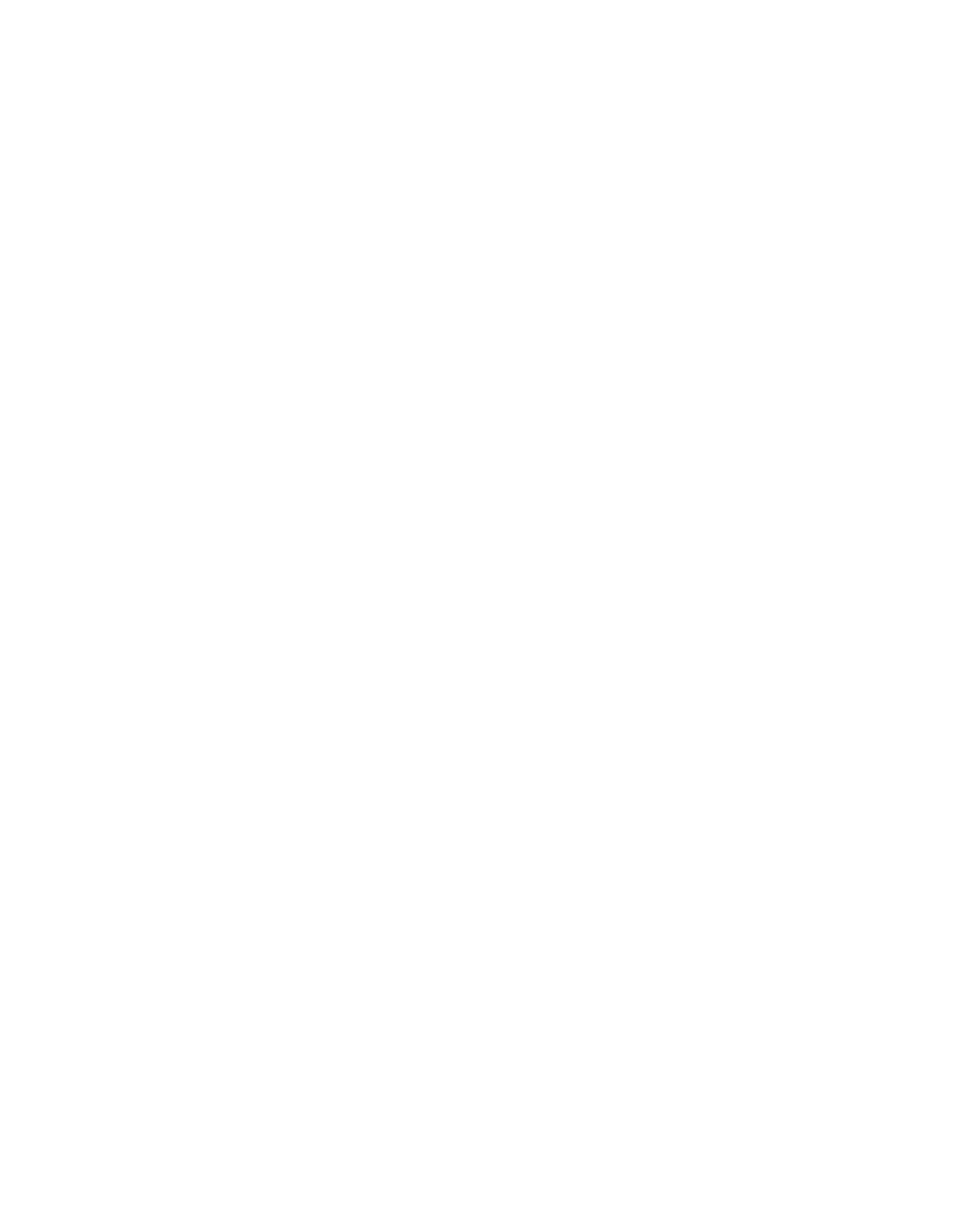# PROLOGUE

Three words.

Imagine that's all you've been given to describe yourself. What would you choose?

Loud, tall, arty?

Quiet, small, sporty?

Or perhaps you'd go a little further and really think about what makes you *you*.

Loyal, kind, brave?

Funny, honest, hard-working?

*Or*, maybe you'd take a really long look at the person

you are and go even deeper.

Impulsive, determined, principled?

Solitary, unpredictable, curious?

If Tally Olivia Adams were asked to describe herself in just three words, she'd have somewhat of a problem.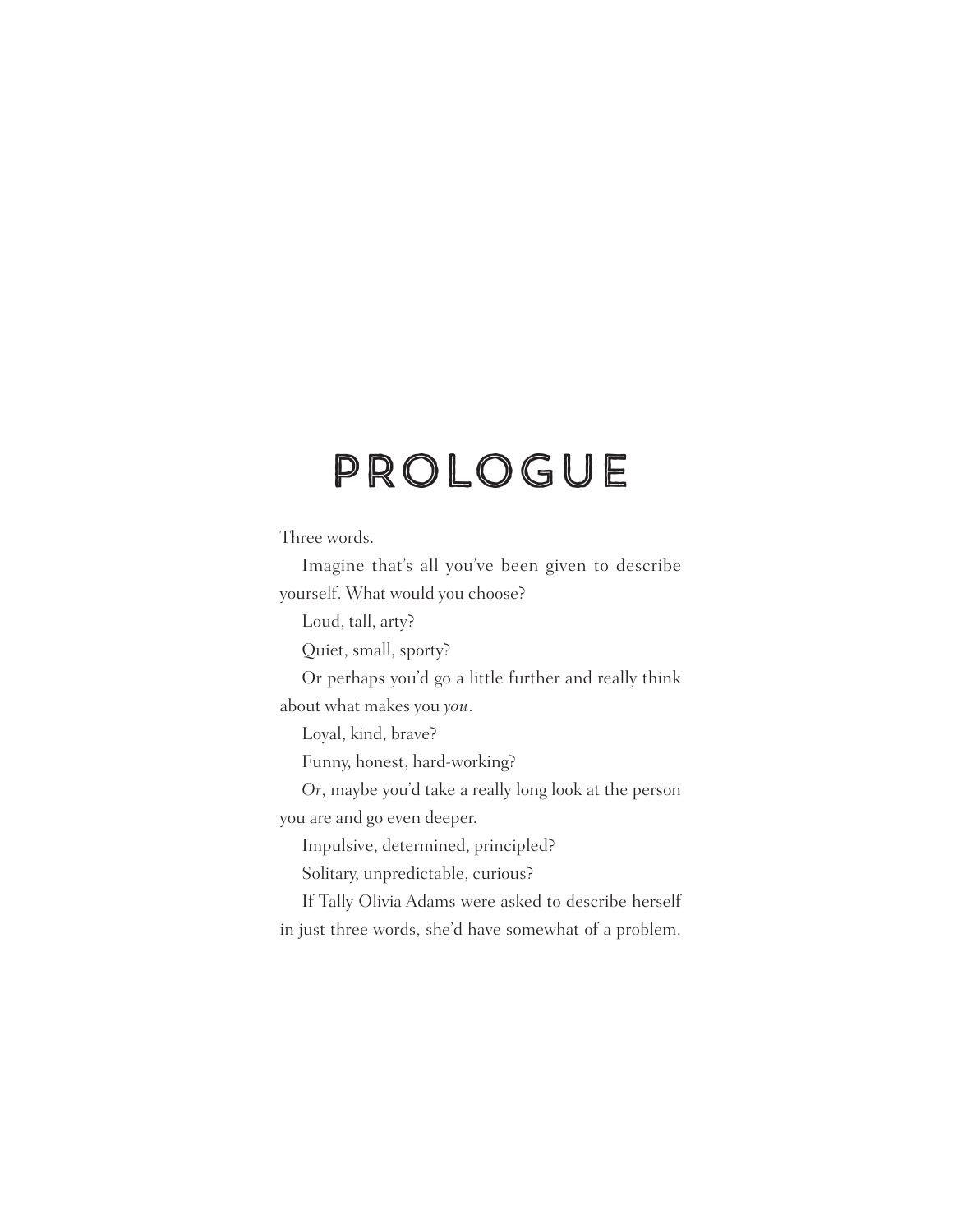In fact, she would struggle if she were allowed five words or ten words or even the huge classroom dictionary that sits on Miss Balogun's desk.

She could possess all the words in the world, but it wouldn't help. Because it's almost impossible to describe yourself when you haven't figured out who you are yet.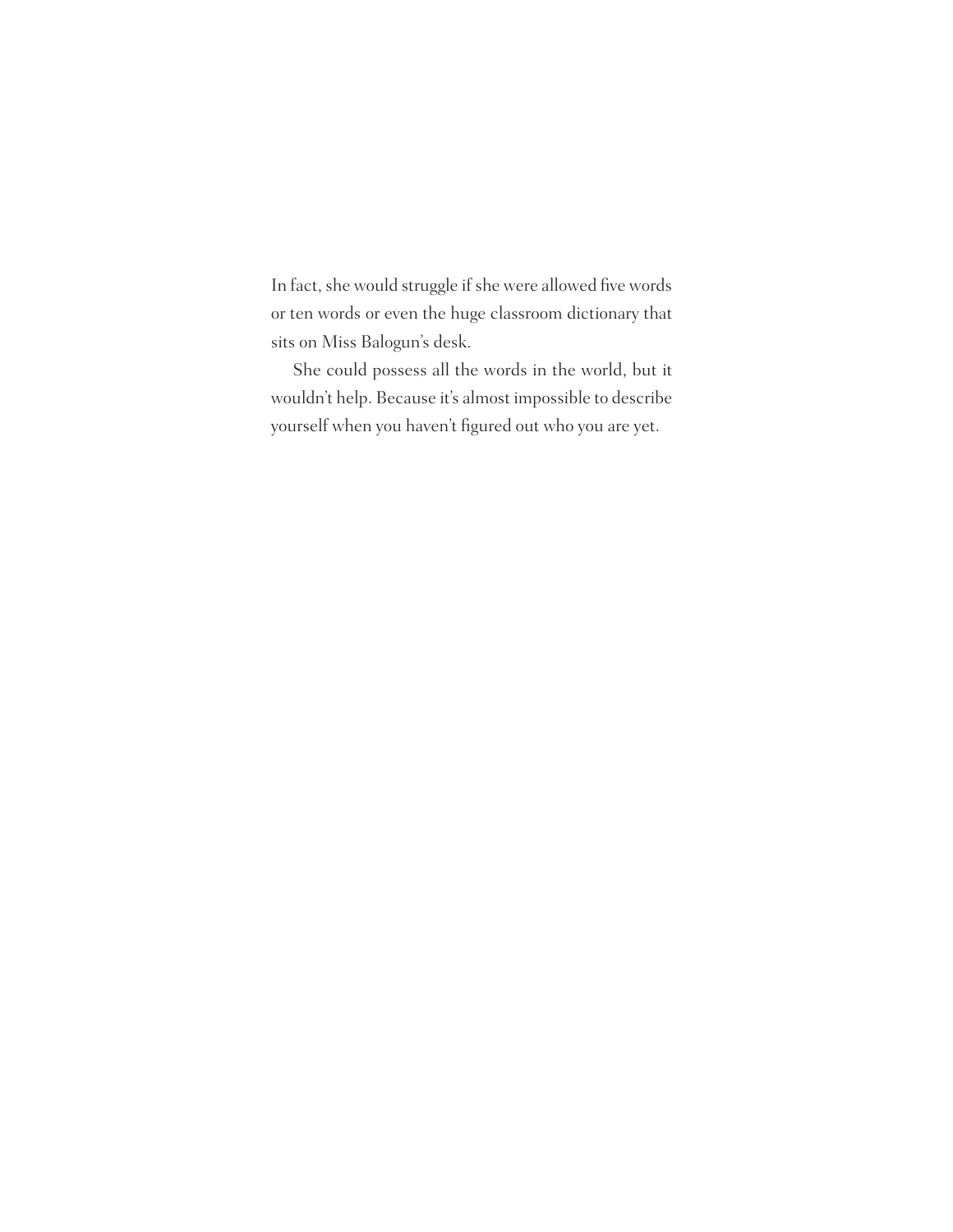# All About Me

Name: Natalia Adams (but everyone calls me Tally) AGE: Ten years old

### THInGS I Am GOOd At:

- 1. I can speak Spanish (a bit, anyway).
- 2. I'm pretty good on my skateboard even if I do sometimes fall off.
- 3. I've taught myself to play Taylor Swift songs on the ukulele and I can sing really high notes, which will be good if I ever need to communicate with a dolphin.
- 4. I can also hold my breath underwater for one whole minute.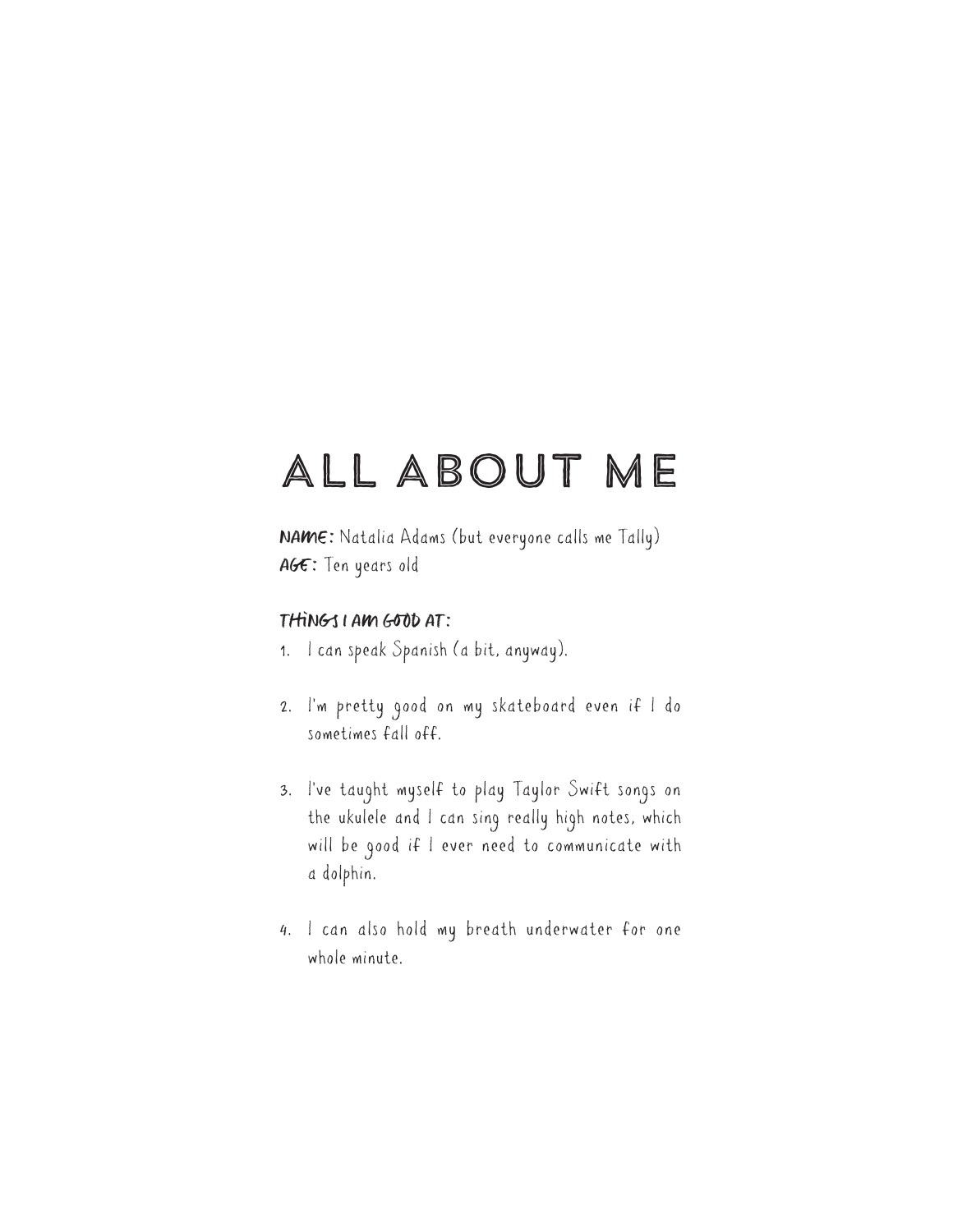### THInGS I Am Bad At:

- 1. Being interrupted, especially by my horrible big sister Nell, who hardly lets me say two words without shouting over me.
- 2. Making mistakes. I mean, don't get me wrong I make mistakes all the time. But I hate it and I'll do anything not to get something wrong which often means that I won't even try something, just in case I mess it up. Making mistakes makes me feel horrible inside.
- 3. Being told what to do which is hard when I have to go to school because that's all that teachers seem to want to do all day. They tell me where I have to sit and when I'm allowed to talk and even what colours I have to use when painting a tree (apparently blue isn't OK – try telling Picasso that!).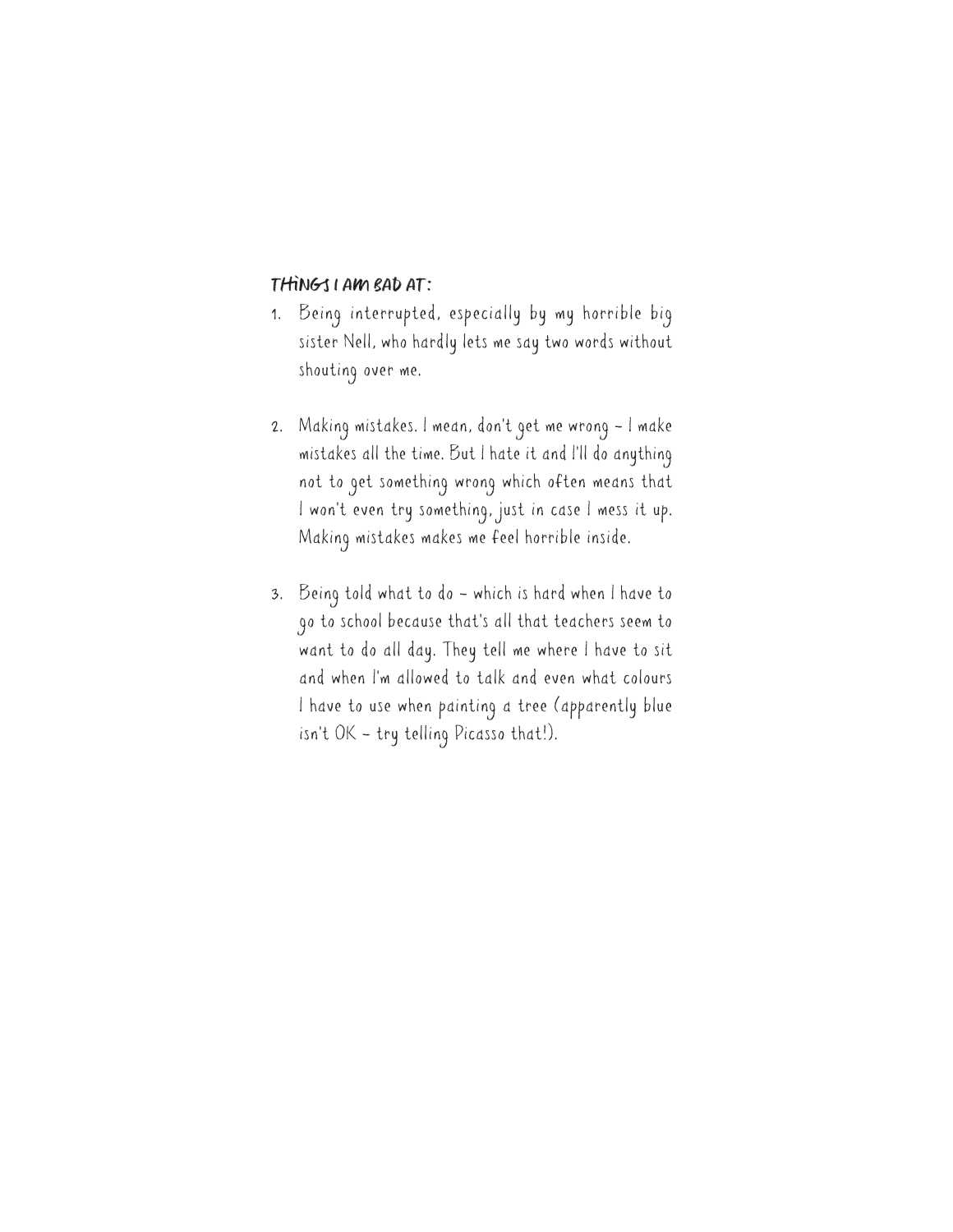# CHAPTER 1

It's all Granny Lola's fault. If she had never created her so-called *famous* recipe, then there's a chance that Tally's day might have improved. A *tiny* chance, but a chance all the same. But the steaming portion of beef chilli that Mum has just placed in front of her has put an end to any hope that today is going to end well.

"No." Tally drops her head and stares at the table. "I can't eat that."

Mum sits down next to Dad, who gives a big sigh.

"Don't start, Tally. Not today."

Mum pats him on the arm in the same way that she does when she's trying to tell him to stop talking, and then looks at Tally with her special *I am very calm* smile plastered to her face.

"Nobody's starting anything. I've got a lot on my plate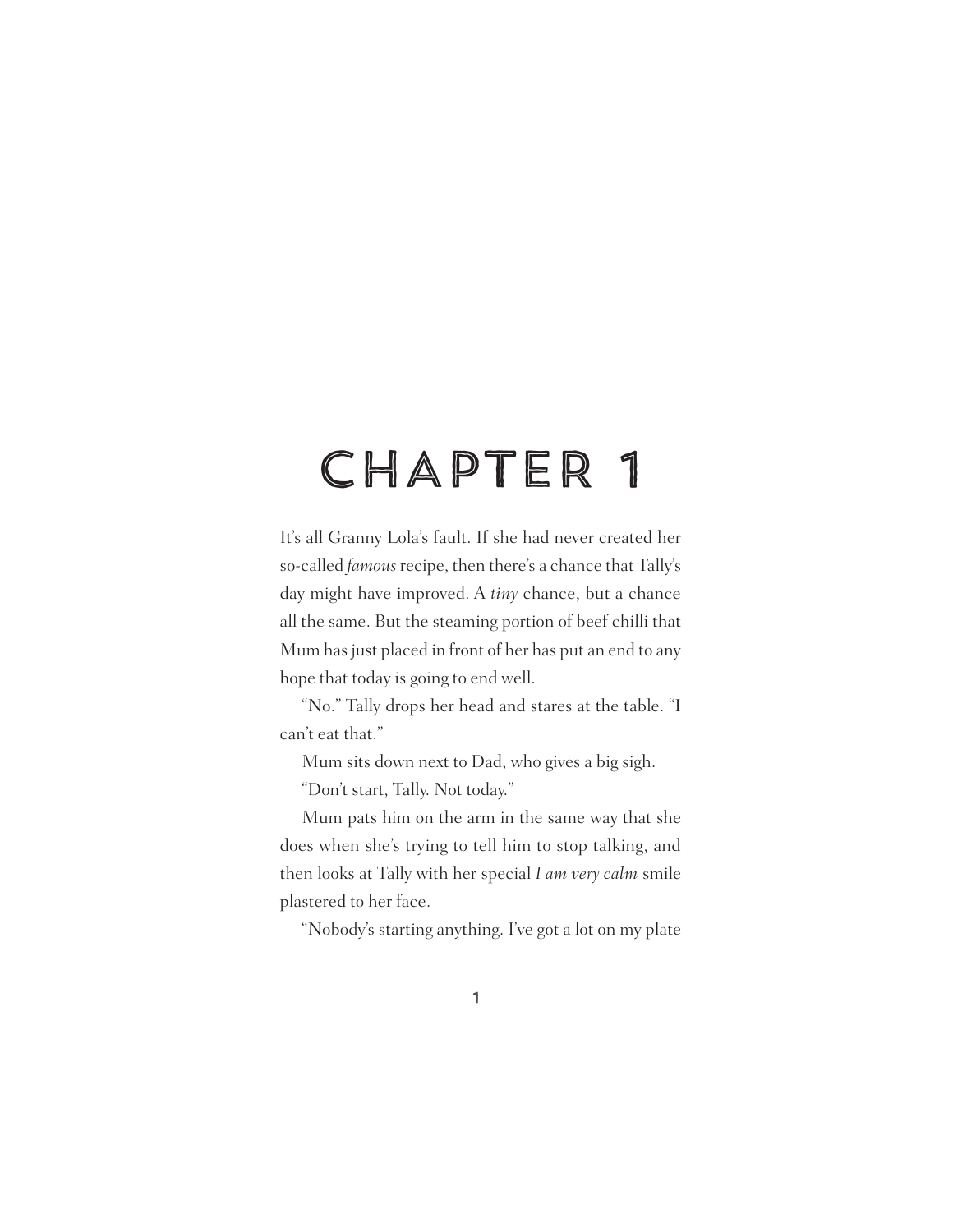right now, and I just want us all to enjoy the nice meal that I've cooked and have a peaceful evening."

Tally narrows her eyes and scowls. Mum isn't the only one with a lot on her plate – there's so much beef chilli on Tally's plate that it's almost oozing over the sides. Which is disgusting, and also one of the problems.

Not that Mum is going to listen to her.

"How was your visit to the gallery?" asks Dad, scooping up some rice. Tally watches as a few of the grains drop from the fork and land in the chilli sauce where they float like tiny maggots.

Mum nods. "It was good, actually. They want to take two of my larger canvases and eight of the smaller ones, so I'm going to be busy for the next few weeks." She looks across the table at Tally and Nell. "You two are going to have to help out a bit more around the house while I get my paintings finished. I'm going to need you to sort the laundry and a few other things."

Nell makes a grunting sound. "Well, I've got a ton of homework due in, and you already said that I could stay over at Rosa's house this weekend." She jerks her head towards Tally. "She'll have to do some chores for a change."

Tally blinks as everything seems to change colour, as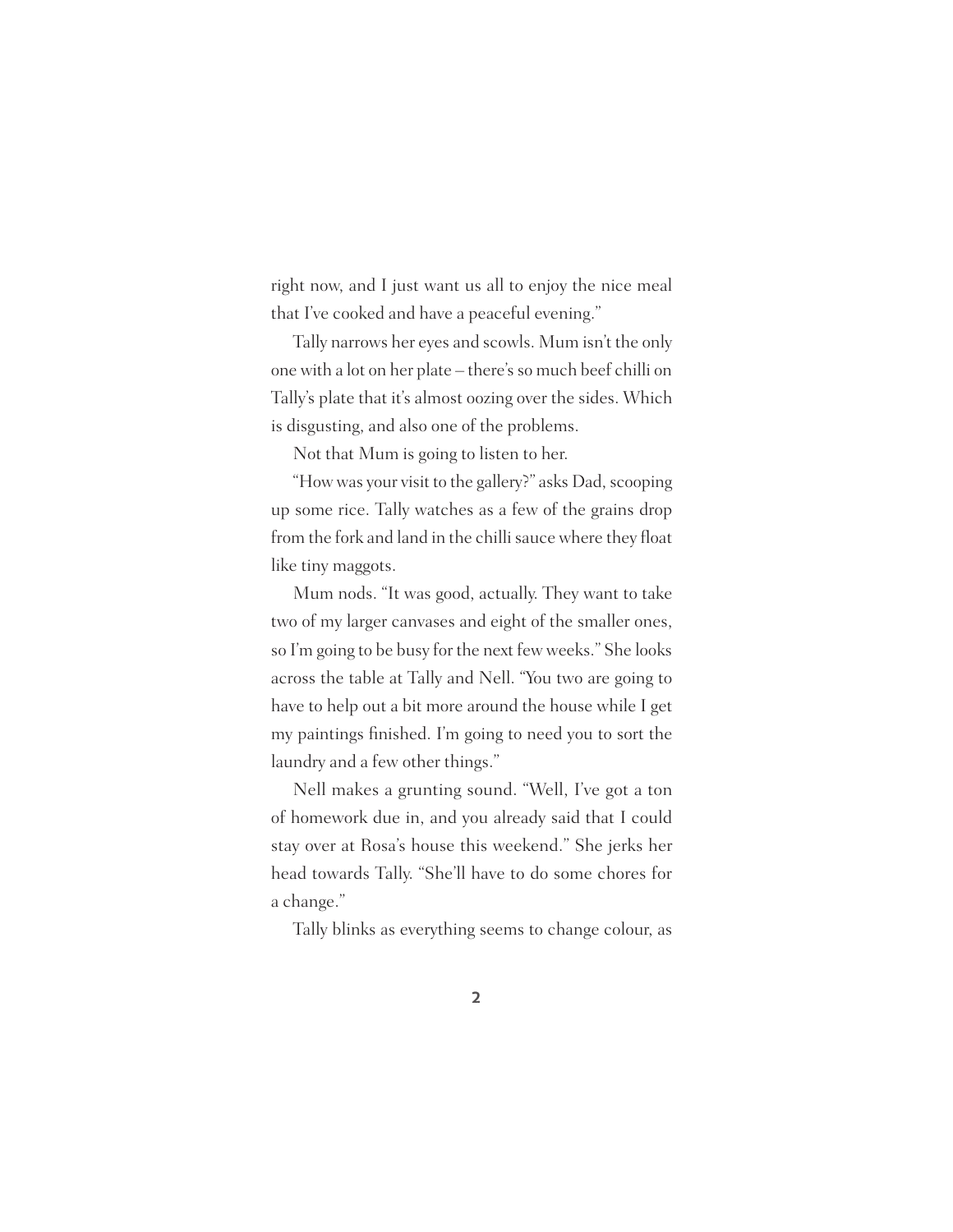if someone has just taken the lid off one of Mum's paint pots and thrown it wildly around the room. She tries to see past the red mist that clouds the air for her.

"I'm sure we're all happy to do our bit," Dad tells Nell pointedly. "Especially if we want a lift to Rosa's house on Saturday."

Tally's shoulders relax and she leans back in her chair, balancing on the back two legs. She has no intention of touching anyone's dirty pants and socks, but it's OK because she most definitely does not want to go to Rosa's house at the weekend, so she doesn't need to do any chores.

"Don't rock on your chair," says Mum, automatically. "And eat up. We've got blackberry crumble for pudding."

"I can't eat it," Tally tells her, wobbling precariously on the chair. "I already told you."

Mum slowly and deliberately puts her fork down on to the plate, and even though it hardly makes a sound, in Tally's head it's as loud as a gunshot.

"I spent ages making this and you're going to eat it."

Tally slams the chair legs down and glares at Mum. "I *can't*."

"Oh, deepest joy," drawls Nell in the irritating voice that she woke up with on her fourteenth birthday last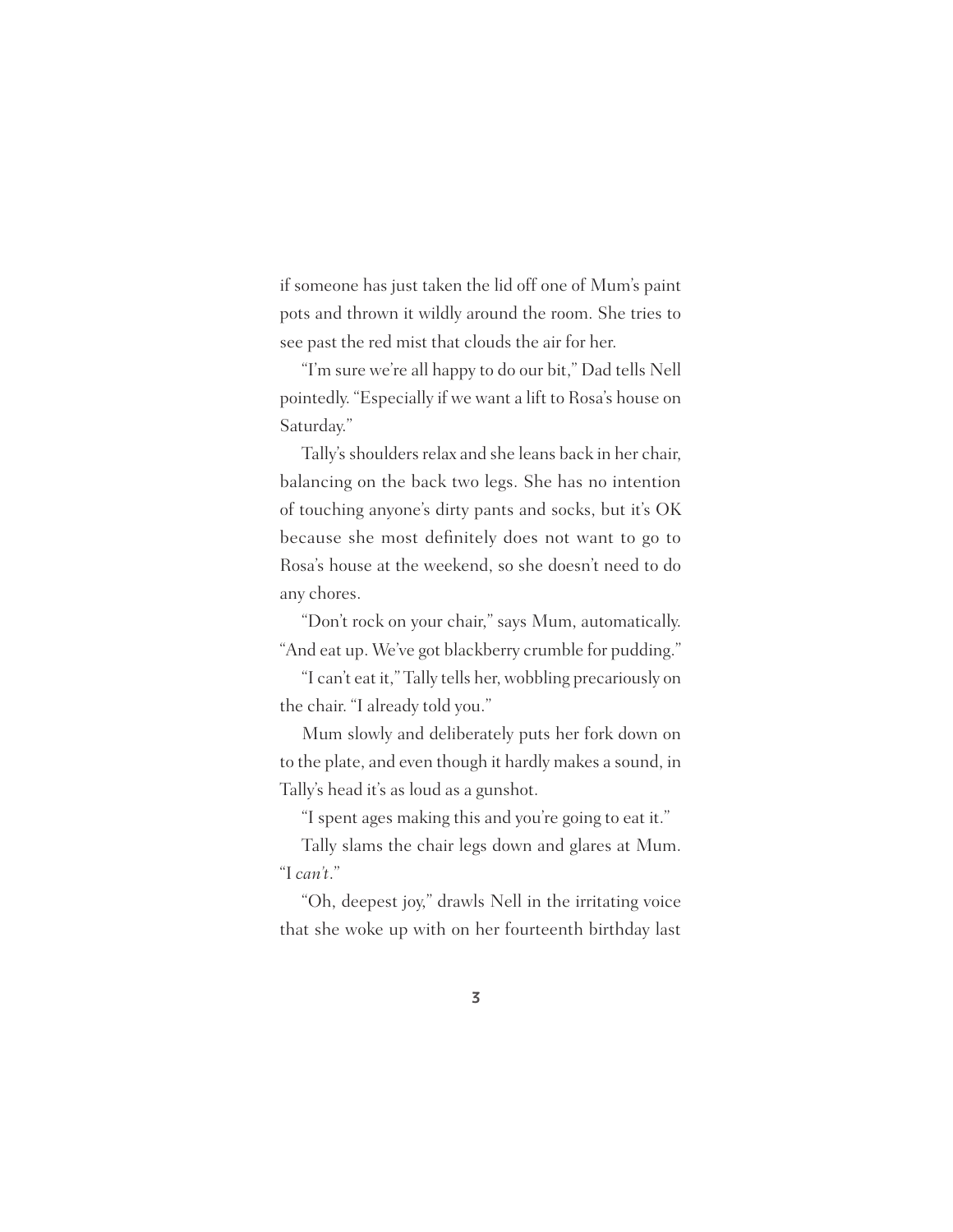month. "Another wonderful Adams family mealtime where Tally has a strop and makes everything about her."

Tally can feel her heart pounding, as if she's running a race and not sitting quietly in the kitchen. "I do *not* make everything about me! Nothing is ever about me, actually. If it was then I wouldn't be forced to eat disgusting food that I hate."

"Don't be so rude, Tally," says Dad. "And you love Granny Lola's famous beef chilli. We had it a couple of weeks ago and you ate it then."

"It was right last time, but it isn't right today!" Tally closes her eyes and tries to find the words, but they just won't come. Instead of words, all she can see is pictures: snapshots of the day running through her head like a film reel.

Stepping in a puddle on the way to school.

Horrible Luke calling her rude names at break-time.

The way the noise in the school hall bounced off the walls and straight into her ears at lunchtime.

"Well, it's the same meal that it was *before*," Mum informs her, and when Tally opens her eyes she can see that Mum's special smile has got even bigger. "But it's your choice. You can eat your meal and then have some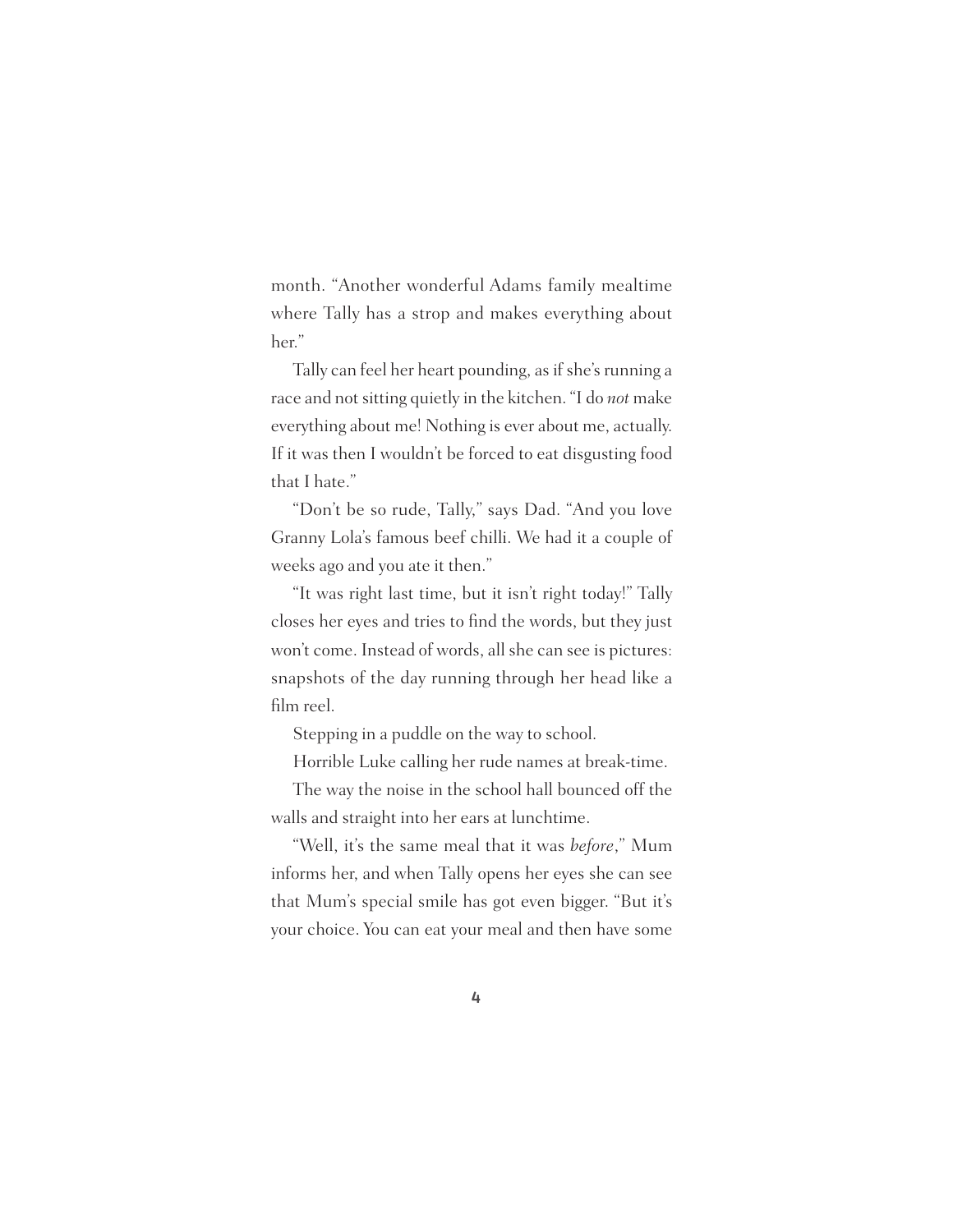lovely crumble, or you can choose *not* to eat it and *not* have any pudding."

Tally takes a deep breath and tries to stay calm, but it's impossible when Mum has said something so monumentally ridiculous. It's not Mum's fault, Tally knows that – but it still hurts every time she tries to use one of the ridiculous strategies that she and Dad learnt on the useless parenting course they went on last year. Nell said that they should have sent Tally on a *How to Be a Better Kid* course instead, and even though Mum told her off for being unkind, Tally is pretty sure that both her parents agreed with her. Anyway, the parenting course wasn't very good, because the only thing they seemed to learn was how to make things even worse by pretending that Tally has choices when really they're offering her a choice between *everything*, including something that she can't eat, or literally *nothing*, including the one thing that she *can* eat. They're trying to make her choose between two horrible things, which isn't a real choice at all.

Tally hears Dad ask Nell a question about school, and for a few minutes the kitchen is filled with the sound of Nell's long, boring speech about the demands of year nine and how she really, really needs a laptop, and *blah blah blah* and *me, me, me*. Tally stops listening and stares at her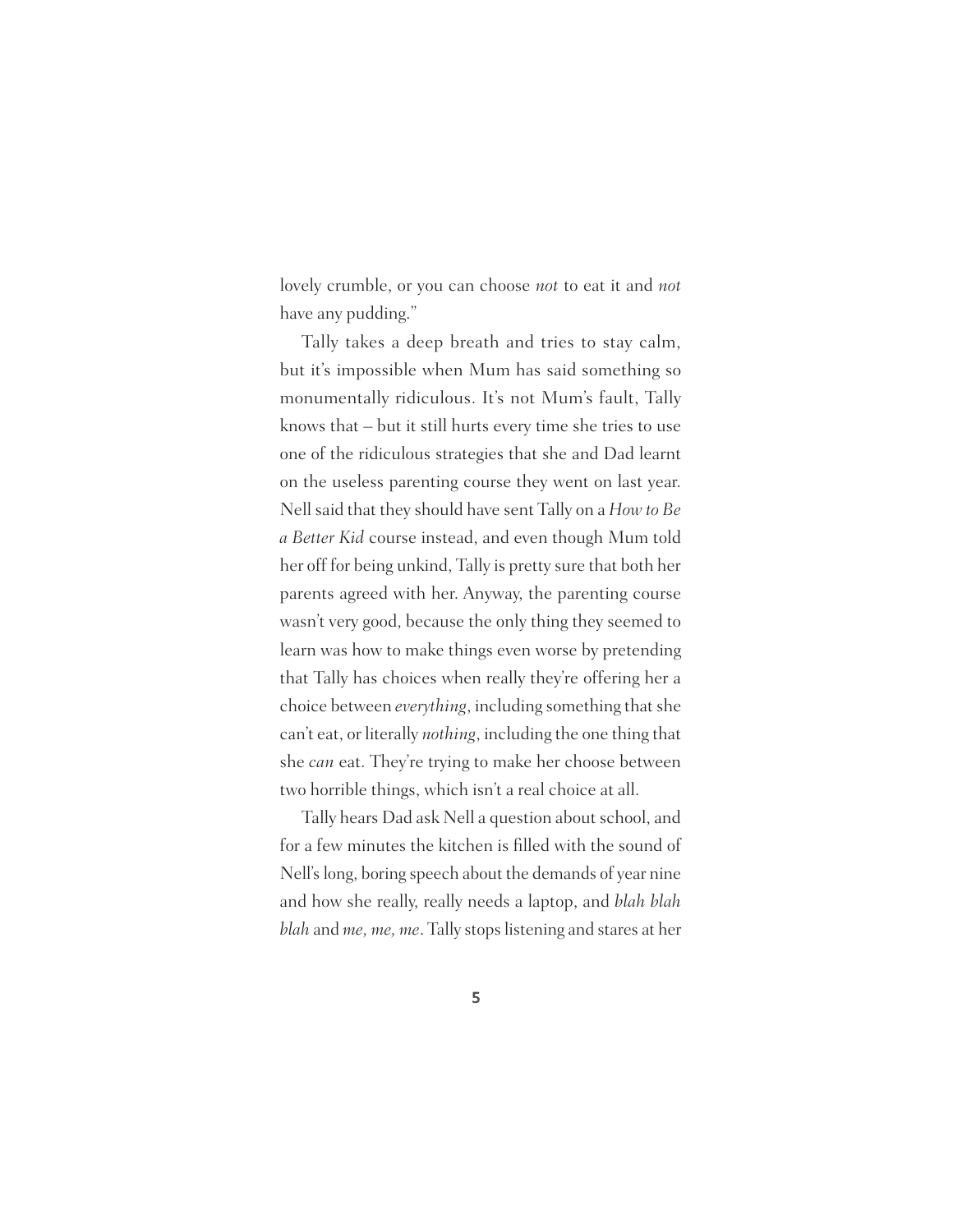plate. The beef chilli lurks menacingly in front of her, the kidney beans all slimy and soft, and she gulps, trying to swallow the lump that has appeared in her throat. What Mum and Dad said is true – she *did* eat this meal a few weeks ago, and it *is* the same meal that it was before.

But she could cope with it last time. She can't cope today. And there is no way that she can eat it. She extends one finger and pushes the plate, just a tiny bit.

"I only want to eat the crumble," she says quietly.

"No chilli, no crumble," says Dad.

The plate moves a little further.

"Just eat it," snaps Mum, apparently forgetting that she is trying to be the *calm parent*. "I haven't got time for this."

Tally's hand twitches.

"Can we please get back to talking about my new laptop?" whines Nell. "And not Tally's latest fussy food fad. God – I'm glad Rosa didn't come for supper tonight. Her little sister is really cute – not a brat like Tally. She'd think you're a right pain if she was here."

And then she yelps as Granny Lola's famous beef chilli lands on the floor, splashing tomato sauce all over her socks.

"I'm not being fussy and I'm not a brat!" screeches Tally. "And I don't care what other people think!"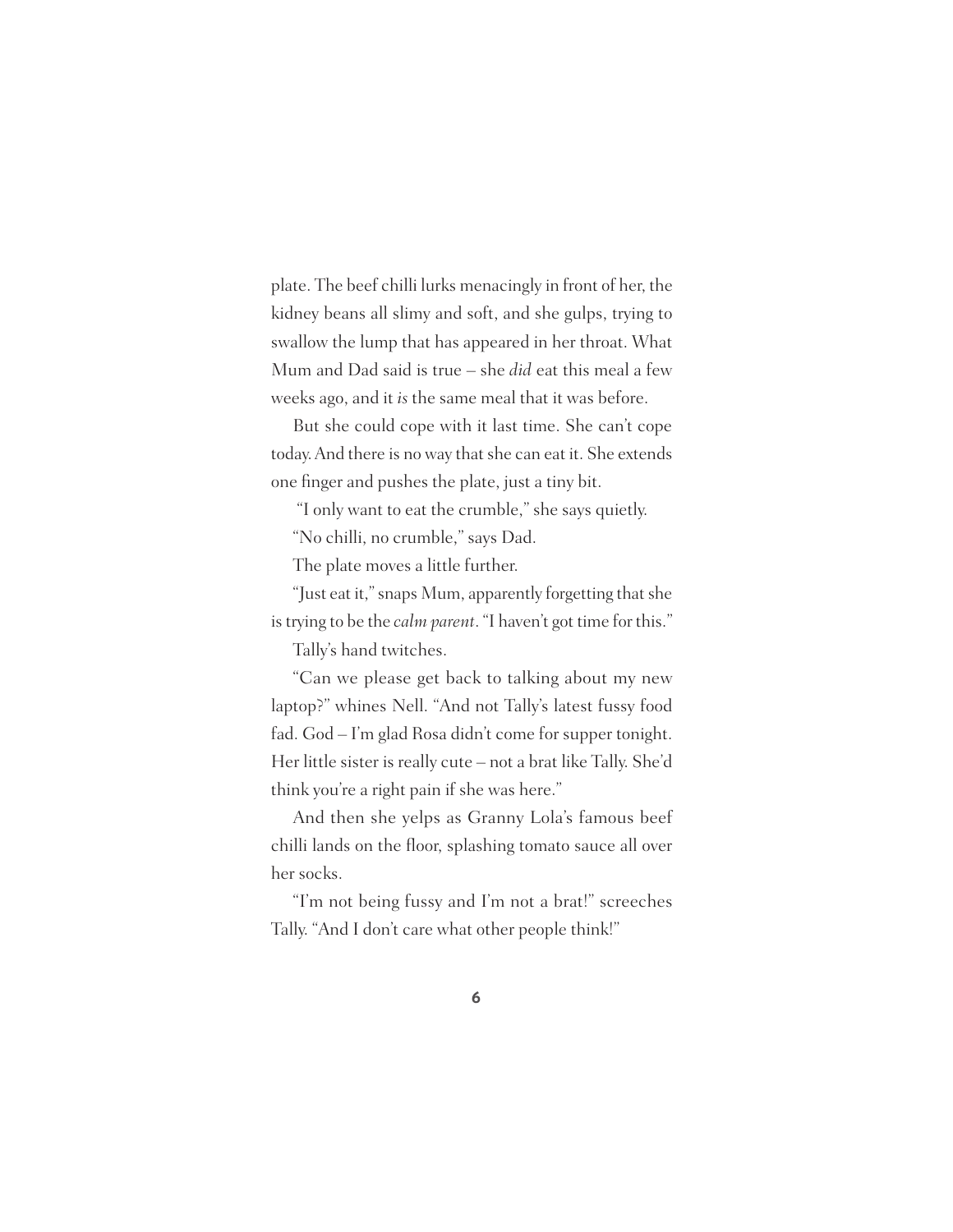"Tally!" Mum and Dad shout in unison, staring at the horror before them. "What on earth is wrong with you?"

The horror pushes her chair back and heads to the back door, ripping it open and then hurtling down the garden path to the safety of her den under the willow tree.

"There's nothing wrong with me, is there?" she mutters, picking up her favourite soft toy, who was left there to guard her secret space when Mum called her in for tea. "Except that my feet were wet and scratchy all day and I couldn't eat my yoghurt because I didn't have a spoon and it was too noisy to think properly and people are mean."

She hugs Billy tightly and gazes at his face. "Why does nothing ever work out for me?"

The teddy bear stares back at her sympathetically through its one remaining button eye, but he hasn't got the words to explain it any more than Tally does. He has to agree, though.

Everything does seem to end up going wrong when Tally is involved.